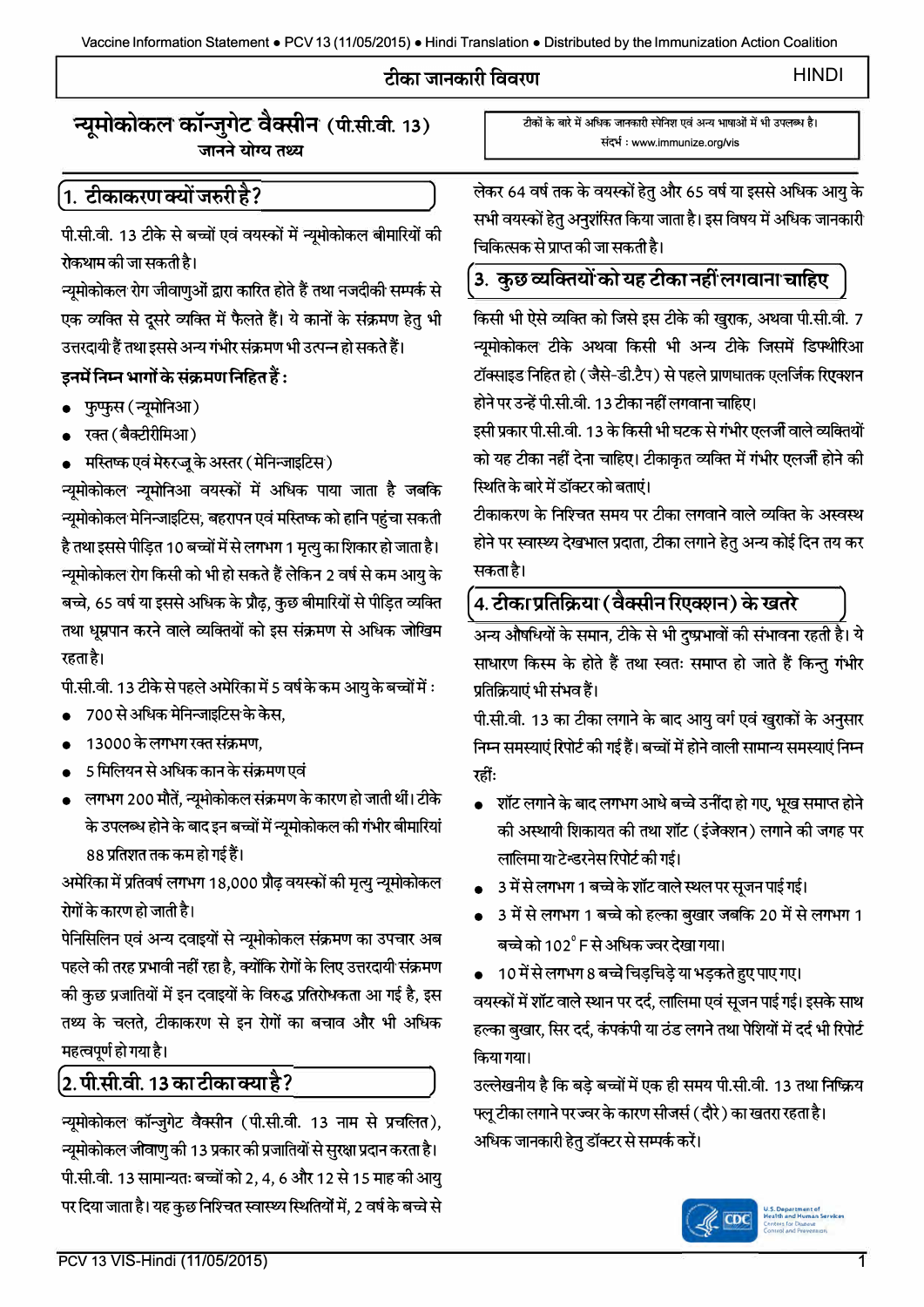## टीका जानकारी विवरण

## किसी भी टीके से होने वाली संभावित समस्याएं:

- टीकाकरण सहित किसी भी चिकित्सा प्रक्रिया के कारण कुछ व्यक्तियों को कभी-कभी चक्कर या मूच्छा आ सकती है। 15 मिनट तक बैठने या लेटे रहने से मुच्छा से बचा जा सकता है। चक्कर आने, दुष्टि में परिवर्तन या कानों में घंटी सी बजने की शिकायत होने पर तुरंत डॉक्टर को बताएं।
- कुछ बच्चे एवं वयस्क शॉट वाली भुजा को उठाने में कठिनाई तथा कंधे में गंभीर दर्द महसूस कर सकते हैं, यह समस्या बहुत कम या अपवादस्वरुप ही पाई जाती है।
- किसी भी औषधि से गंभीर एलर्जिक रिएक्शन हो सकता है किन्तु एक टीके से इस प्रकार के रिएक्शन होने की संभावनाएं अत्यन्त कम हैं। एक अनुमान के अनुसार यह संभावना एक मिलियन खुराकों में, एक से भी कम केस में हो सकती है तथा समस्या टीकाकरण के पश्चात कुछ मिनटों से लेकर कुछ घंटों के भीतर उत्पन्न हो सकती है।

अन्य औषधि के समान टीके से भी गंभीर दुर्घटना अथवा मृत्यु होने की संभावनाएं बहुत दूर होती हैं।

टीकों की सुरक्षा, हमेशा मॉनिटर की जाती रहती है, देखेः www.cdc. gov/vaccinesafety/

## ,<br>5. गंभीर रिएक्शन की स्थिति में निर्देश

#### स्वयं का अवलोकन करें:

अपने शरीर से सरोकार रखने वाली प्रत्येक क्रिया पर नजर रखें। इनमें गंभीर एलर्जी रिएक्शन, बहुत तेज बुखार अथवा असामान्य व्यवहार आदि सम्मिलित हैं।

गंभीर एलर्जी रिएक्शन के लक्षणों में खराश, चेहरे एवं गले पर सृजन, श्वसन में कठिनाई, हृदय की धडकनों का तेज होना, चक्कर आना एवं कमजोरी आना सम्मिलित हैं। यह समस्याएं टीकाकरण के बाद कुछ मिनटों से लेकर कुछ घंटों तक प्रारम्भ हो सकती हैं।

#### • कार्यवाही करें:

गंभीर एलर्जिक रिएक्शन अथवा ऐसी आपात स्थिति जहां प्रतीक्षा करने का समय न हो, तत्काल 9-1-1 पर फोन करें अथवा तुरंत नजदीकी हॉस्पिटल पहुंचें, अन्यथा अपने डॉक्टर/क्लिनिक से सम्पर्क करें।

तत्पश्चात रिएक्शन की घटना को वैक्सीन एडवर्स ईवेंट रिपोर्टिंग सिस्टम (VAERS) को रिपोर्ट करनी चाहिए। यह रिपोर्ट डॉक्टर को फाइल करनी चाहिए अथवा स्वयं भी वेअर्स (VAERS) की वेबसाइट (www.vaers.hhs.gov) के माध्यम से अथवा 1-800-822-7967 पर काल करके फाइल की जा सकती है।

( नोट : VAERS किसी भी प्रकार का चिकित्सा परामर्श नहीं देता है)

# (6. राष्ट्रीय टीका-दुर्घटना क्षतिपूर्ति कार्यक्रम

नेशनल वैक्सीन इंजरी कंपन्सेशन प्रोग्राम (VICP), एक संघीय कार्यक्रम है। इसके द्वारा उन व्यक्तियों को क्षतिपूर्ति प्रदान की जाती है जिन्हें टीकों के कारण किसी प्रकार की क्षति या हानि पहुंचती है।

जिन व्यक्तियों का यह मानना है कि उन्हें किसी टीके के कारण कोई क्षति/हानि पहुंची है, वे कार्यक्रम के बारे में और क्षतिपूर्ति दावा करने के बारे में 1-800-338-2382 पर काल करके या वी.आई.सी.पी. की वेबसाइट (www.hrsa.gov/vaccinecompensation से जानकारी प्राप्त कर सकते हैं।

क्षतिपूर्ति हेतु दावा ( क्लेम ) करने की समय सीमा निर्धारित है।

## **7. अधिक जानकारी हेतु स्त्रोत**

- अपने स्वास्थ्य देखभाल प्रदाता (हेल्थ केयर प्रोवाइडर) से पूछताछ करें। उनके द्वारा आपको वैक्सीन पैकेज इंसर्ट मिल सकता है अथवा जानकारी के अन्य स्त्रोत प्राप्त हो सकते हैं।
- अपने स्थानीय या राज्य स्वास्थ्य विभाग को काल करें।
- रोग नियंत्रण एवं निवारण केन्द्र (CDC) से सम्पर्क करें।
- 1-800-232-4636 (1-800-CDC-INFO) पर काल करें। अथवा
- सी.डी.सी. की वेबसाइट www.cdc.gov/vaccines पर विजिट करें।



11/05/2015

Hindi

42 U.S.C. § 300aa-26